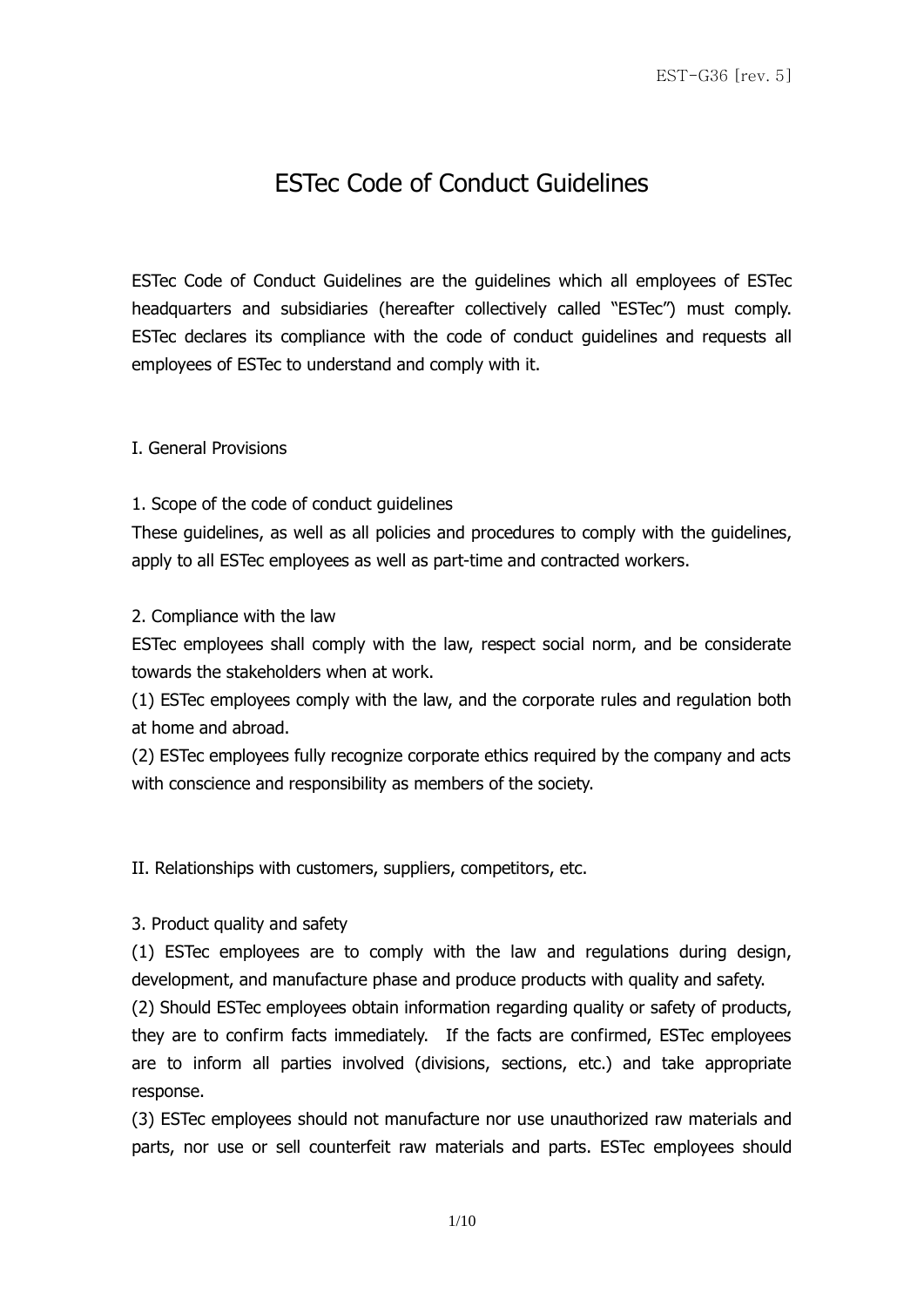regularly confirm if counterfeit raw materials or parts are used or manufactured in their workplace, and if detected, should promptly notify customers, etc.

## 4. Fair trade and competition

ESTec employees are to comply with the laws and regulations regarding antitrust, fair trade, unfair competition, and subcontractors of any country in the world.

(1) ESTec employees do not engage in unfair and unlawful trade, such as negotiations on or agreements for price, quantity, production cost, etc.

(2) ESTec employees are not to act unlawfully and unfairly by using their position.

(3) ESTec employees are not to illegally obtain nor use trade secrets of other companies intentionally.

## 5. Healthy trade relationship

ESTec employees are to maintain healthy relationships with potential or current customers as well as business partners including potential suppliers (hereafter collectively called "business associates").

(1) ESTec employees are not to take bribes from business associates or to make any future commitment for business associates.

(2) ESTec employees are only to provide or receive gifts to facilitate trade relations with business associates within the socially acceptable limit.

6. Banned from bribing government officials.

ESTec employees are not to bribe or suggest bribing government officials, etc anywhere in the world for the purpose of gaining benefits illegally or in exchange for any favoritism.

7. Acceptable publicity and advertisement.

(1) ESTec employees are not to use any derogatory terms or any terms that suggest such meaning in publicity and advertisement.

(2) ESTec employees are to use only complete and correct facts for advertisements comparing products in order to avoid any misunderstanding.

III. Relations with shareholders, investors, etc.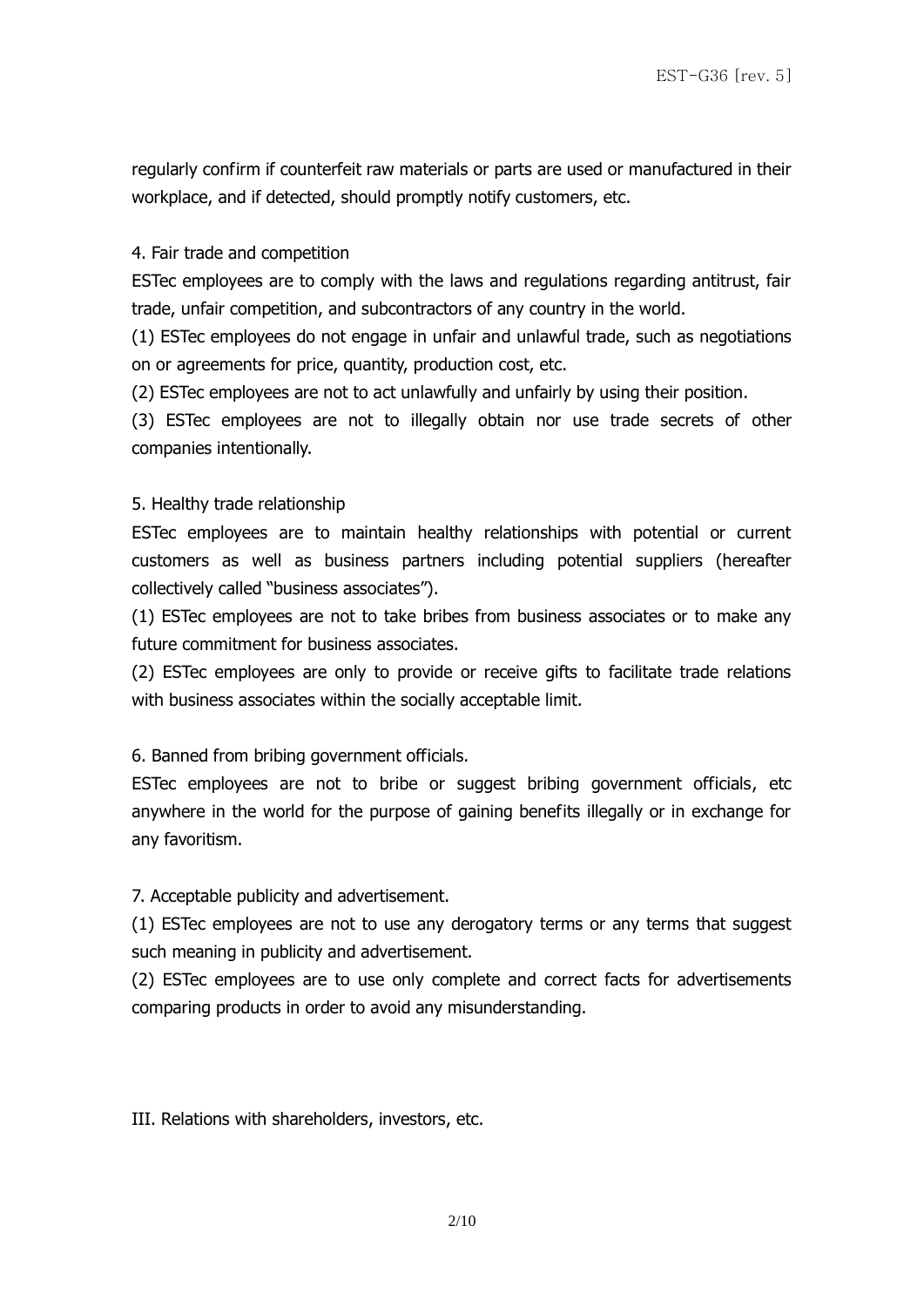8. Increase in shareholders' investment value.

ESTec employees are to do their utmost to increase the shareholders' investment value.

## 9. Fair information disclosure

ESTec employees are to disclose fairly information regarding labor, health and safety, environmental practices, business activities, financial situation, and performance, etc. in accordance with applicable laws, regulations and prevailing industry practices, and openly accept their opinions or criticism.

## 10. Insider trading ban

ESTec employees are not to give or use insider information to or for anyone until the information has gone public.

IV. Relationship with company and company assets

11. Employment regulation compliance.

(1) ESTec employees are not to engage in any activity prohibited in the employment regulation.

(2) ESTec employees are not to engage in any activity that violates the employment regulation.

# 12. Accounting accuracy

ESTec employees are only to make accounting entries with accurate information while following the law and internal regulations. ESTec employees are not to make any fraudulent or false entries.

13. Prohibition on conflict of interest with the company

ESTec employees do not act in a way that could cause conflict of interest with the company.

(1) ESTec employees are not to work for competitors or for the company's business associates. Also, ESTec employees are not to have any monetary or property relationship with the competitors or the company's business associate.

(2) ESTec employees are not to do any business for the company's business associate.

(3) ESTec employees are not to work on another's work or delegate their own to others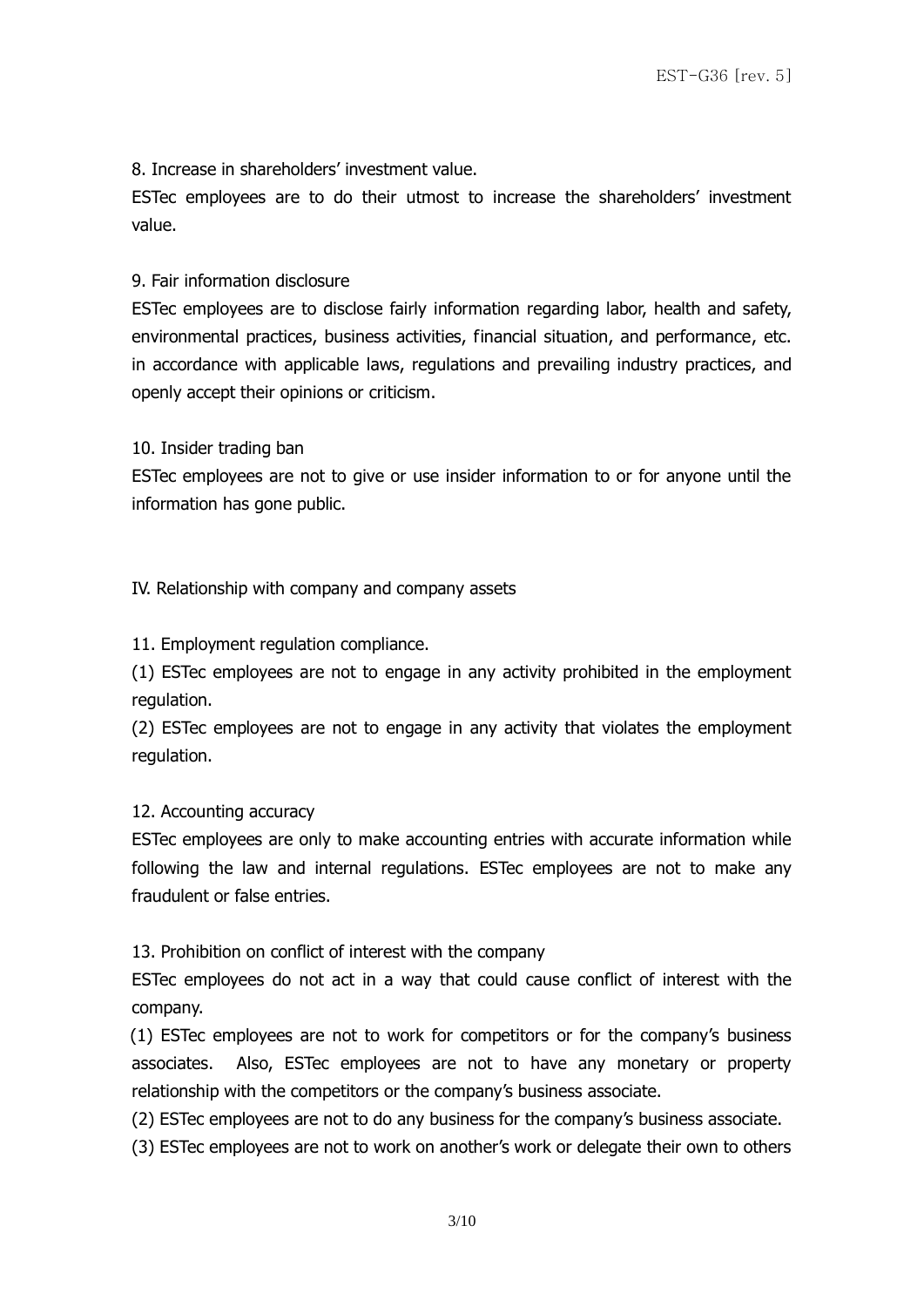without company's permission.

# 14. Proper company asset usage

(1) ESTec employees are to recognize that it is necessary for the company assets to be used efficiently, to be available for use at any time, and to treat them properly to avoid destruction or theft whether they are tangible assets or not.

(2) ESTec employees are not to use company assets for personal purpose.

# 15. Trade secret management

ESTec employees are to manage trade secret properly and not to disclose or divulge trade secret without the company's permission.

(1) ESTec employees are to strictly manage trade secret of the company and of other companies to prevent information leakage. ESTec employees are only to use them for company business.

(2) ESTec employees are to protect trade secret by signing a confidentiality agreement or by using other method when disclosing trade secret outside the company.

(3) ESTec employees are not to steal other company's trade secret nor use them for any purpose other than those permitted by the company

(4) ESTec employees are not to reveal or use the trade secrets of the company and of the business associates even after the retirement.

# 16. Intellectual property rights protection

The company's intellectual property rights are important assets of the company. As such, ESTec employees are to use them properly and make efforts to preserve those rights.

(1) ESTec employees are to do their utmost to preserve the company's intellectual rights by promptly applying for patents or by other methods regarding manufacture or development inventions.

(2) ESTec employees are to use other's intellectual property only after a proper agreement or contract.

(3) ESTec employees are not to engage in any intellectual property right infringement activity, such as making copies of a computer software without proper permission.

# 17. Proper use of information system

(1) ESTec employees are only to use the company's information system for work, not personal business.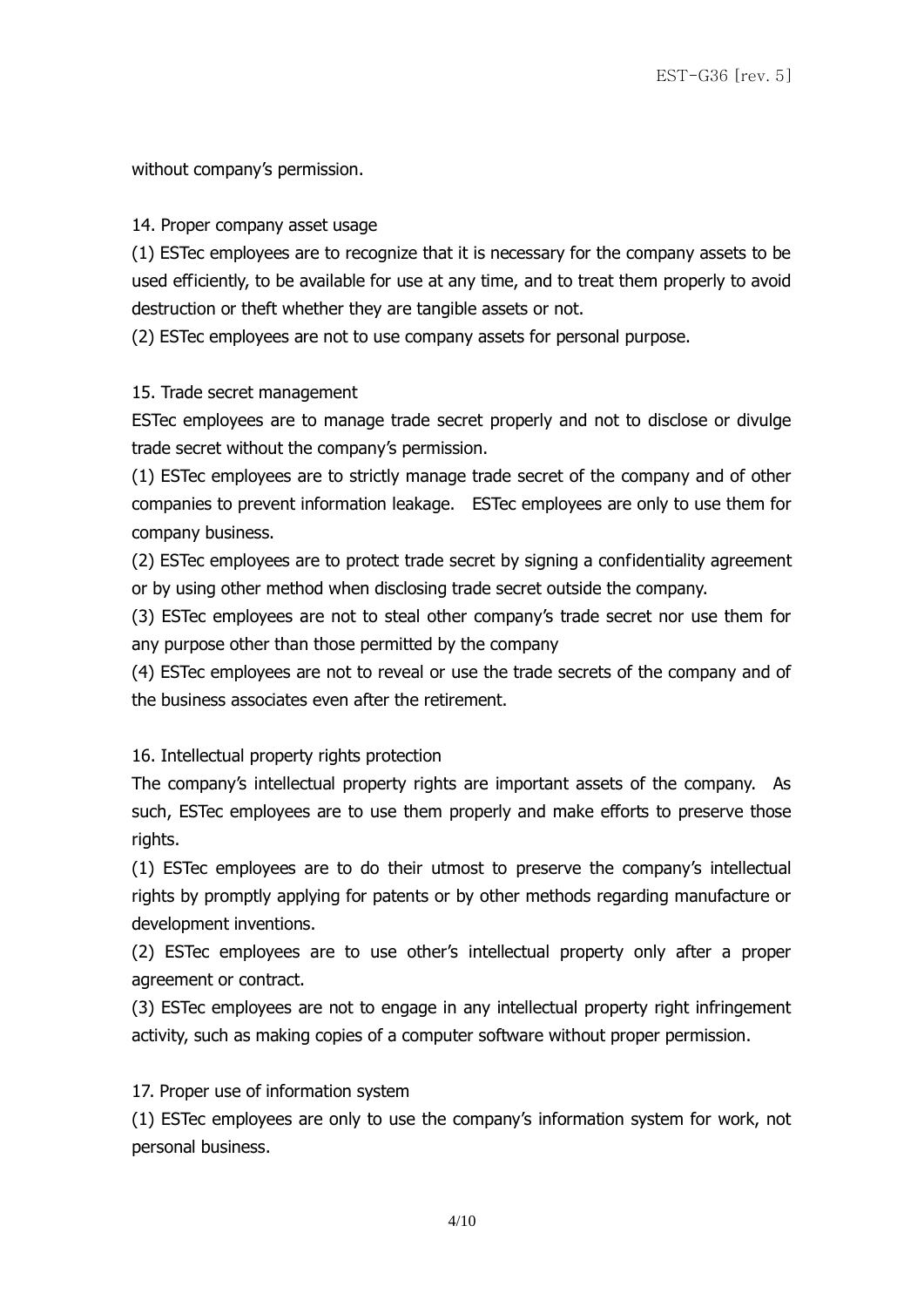(2) ESTec employees are to manage their ID and/or password to prevent them from going outside of the company.

(3) ESTec employees are not to use others' ID and/or password, and are not to hack into others' computer system.

18. Political or religious activity restriction during work hours

(1) ESTec employees are not to engage in political activity of any sorts during the work hours.

(2) ESTec employees are not to engage in religious activity of any sorts during the work hours.

V. Relationship with employees, etc.

19. Respect human rights, no discrimination

ESTec employees are to respect human rights and are not to discriminate others.

(1) ESTec employees are not to discriminate others based on birth, nationality, race, origin, religion, gender, age, disability of various kinds, hobby, academic, etc.

(2) ESTec employees are not to violate human rights or to engage in such activity.

(3) All employment contracts are voluntary, and employees are free to leave with a reasonable notice.

(4) ESTec employees are not to use applicants' medical information for unfair treatment and discrimination.

20. Sexual harassment

(1) ESTec employees are not to engage in any sexual harassment activity or any activity that could be mistaken for a sexual harassment.

(2) ESTec employees are not to engage in any sexual speech or any activity that are offensive to the others.

21. Personal information and privacy protection

ESTec employees are to use personal information that was obtained through the course of work for work only. Also ESTec employees are to control such personal information to prevent information leakage.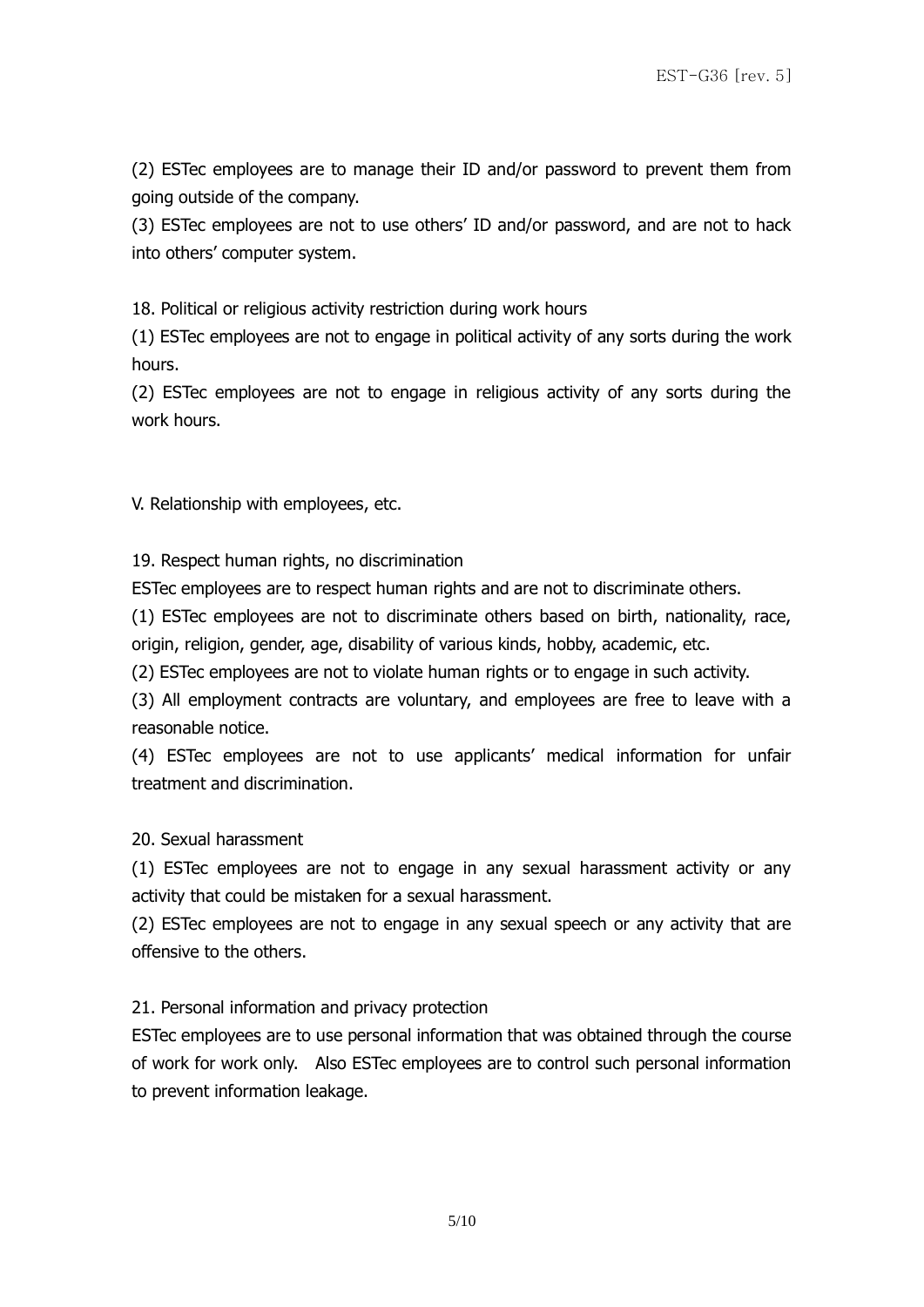# 22. Compliance with labor laws

(1) ESTec control working days and hours according to the limit set forth by the law. Weekly work days and hours are not to exceed the maximum set by local law. Further, a workweek should not be more than 60 hours per week, including overtime, except in emergency or unusual situations. All overtime must be voluntary. Employees are allowed at least one day off per week.

(2) Child labor is not allowed in any situation. The term "child" refers to anyone under the age of 15 (or 14 in some countries where the law permit). Hiring under the legitimate workplace apprenticeship program is supported as long as it complies with all laws and regulations. Employees under the age of 18 are not permitted to work under the situation where it may jeopardize the health and safe of said employees.

(3) Employees will be paid in compliance with all applicable laws regarding minimum wage, overtime, and legally mandated benefits. Deductions which violate labor laws are not permitted. Paychecks are to be provided in timely manner via pay stub or similar documentations.

(4) ESTec is to respect the rights of employees to freely join labor unions. Employees can openly talk to management regarding work conditions without fear of reprisal, intimidation, or harassment.

# 23. Healthy and safe workplace

ESTec employees are to give healthy and safe workplace priority and to make an effort to maintain healthy and safe workplace environment.

(1) ESTec employees are to understand and comply with safety, health, emergency laws.

(2) Employees exposure to potential safety risks (e.g., electrical, fire, vehicles, and fall hazards) are controlled by administrative controls methods. If such control methods are not adequate, employees are to be provided with appropriate, well-maintained, personal protective equipment. Reasonable steps must also be taken to remove pregnant women and 'nursing mothers from working conditions with high hazards, remove or reduce any workplace health and safety risks to pregnant women and nursing mothers, including those associated with their work assignments, and provide reasonable accommodations for 'nursing mothers.

(3)Emergency situations are to be identified, assessed, and their impact minimized by implementing emergency plan procedures including, but not limited to, emergency reporting, worker training, etc. ESTec employees are to carry out emergency procedures during work related emergency.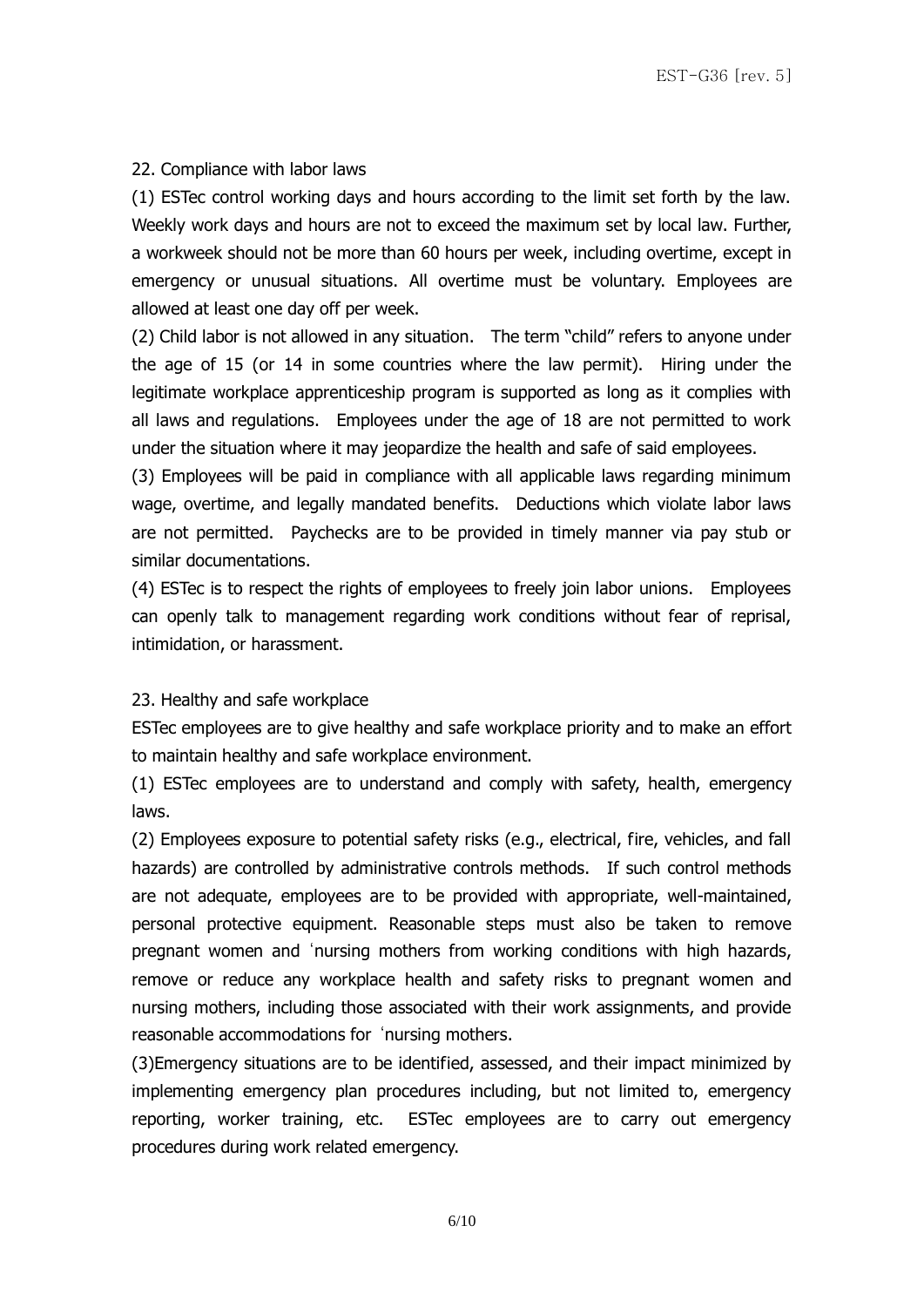(4) ESTec is to keep procedures to prevent, manage, track, and report occupational injury and illness with following included.

- a) Encourage employees to report.
- b) Classify and record injury and illness cases.
- c) Provide appropriate medical treatment
- d) Investigate cases and implement necessary corrective actions
- e) Support employees to return to work

(5) ESTec is to assess and control with necessary actions for employee exposure to chemical, biological, and physical risk. If risk cannot be controlled adequately, appropriate personal protective equipment are to be provided.

(6) ESTec is to assess and control with necessary actions for employee exposure to physically demanding tasks.

(7) ESTec is to inspect machinery for safety risks. Physical guards, interlocks, and barriers are to be provided and properly maintained.

(8) ESTec is to provide its employees with clean bathroom, drinking water, and eating environment. Employee dormitories provided by ESTec are to be maintained clean and safe along with emergency exits, hot water for bath and shower, ventilator, adequate personal space, and acceptable entryway.

(9) ESTec is to provide workers with appropriate workplace health and safety information and training in the language of the worker or in a language the worker can understand for all identified workplace hazards that workers are exposed to, including but not limited to mechanical, electrical, chemical, fire, and physical hazards. Health and safety related information shall be clearly posted in the facility or placed in a location identifiable and accessible by workers. Training is provided to all workers prior to the beginning of work and regularly thereafter. Workers shall be encouraged to raise any health and safety concerns without retaliation.

# VI. Relationship with society

#### 24. Community service activity

As "good corporate citizen," ESTec employees are to actively participate in community service, support local culture and art, cooperate with community, participate in volunteer activity, and contribute to community development.

25. Compliance with laws regarding products and service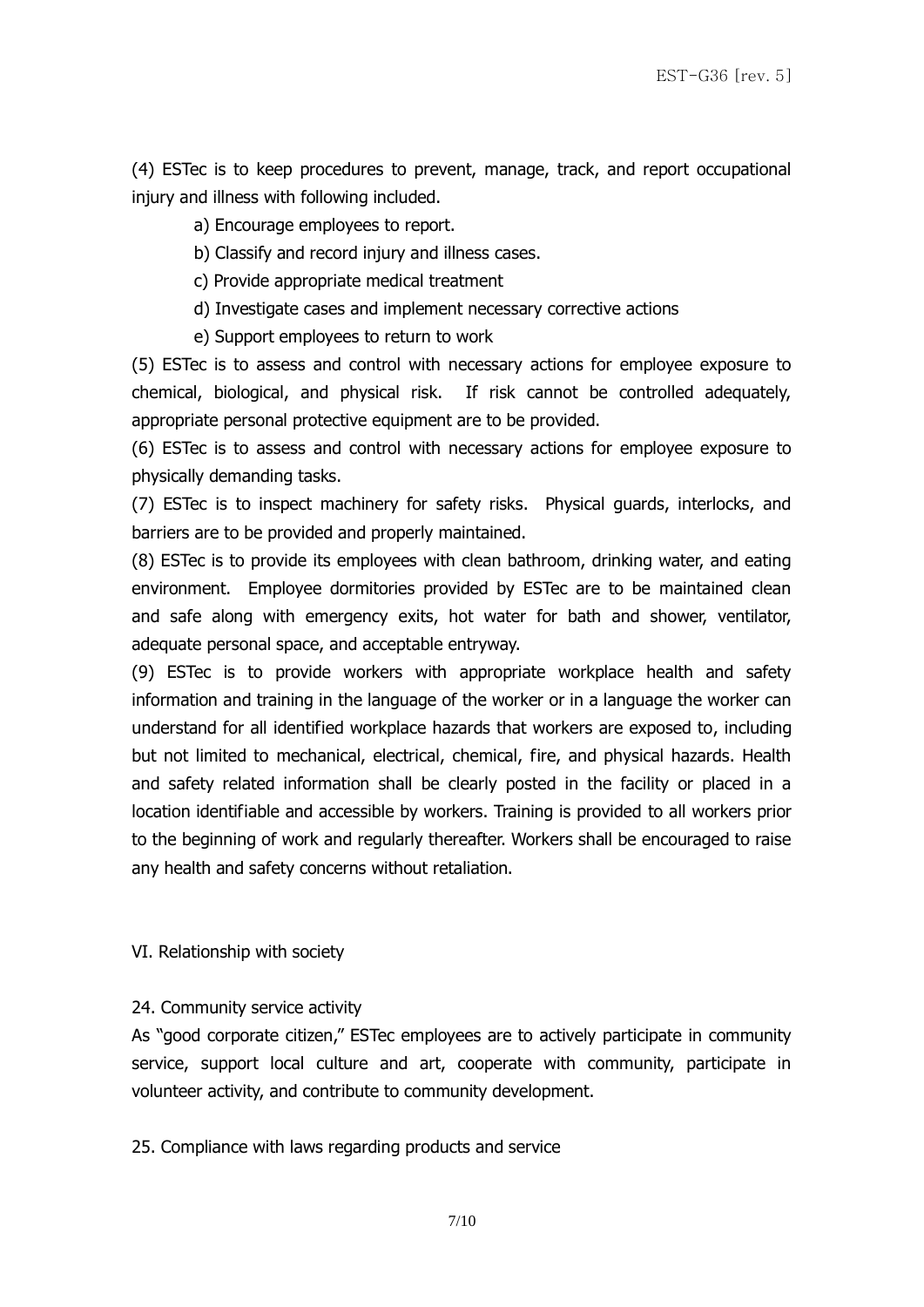ESTec employees are to comply with laws regarding products and service when acquiring approvals, license, and registration.

26. Contribution and donation rules

(1) When providing donations, ESTec employees are to do so in compliance with relevant laws and only after receiving permission in accordance with internal regulations.

(2) ESTec employees are not to bribe, offer benefits, donate illegally, or any activity that could be mistaken as corruptive relations with politics and administration.

27. Respecting different culture and diversity.

ESTec employees are to perform their jobs with understanding and respect for the culture and custom difference from various regions.

28. Ban on relationship with anti-society faction

(1) ESTec employees are to have basic legal knowledge, common sense, sense of justice, and to make efforts to not be involved in any illegal activity.

(2) ESTec employees are not to be involved or be associated with any anti-society factions. Also when contacted by such factions with unreasonable demands, ESTec employee are to deal with them defiantly and not to give them money.

(3) ESTec employees are not to use anti-society factions for personal or company's benefit.

(4) ESTec employees are not to engage in any transaction with anti-society factions or with customers who have connections to such factions.

(5) ESTec employees will confirm in the most reasonable way that tantalum, tin, tungsten, and gold are not being used as a source of finance to any armed forces that are causing serious violation of human rights within Democratic Republic of the Congo and its neighboring countries, and will disclose such way of confirmation as necessary. (6) ESTec employees are not to engage in money-laundering activities.

29. Export/import law compliance

(1) ESTec employees are to comply with all export/import laws.

(2) ESTec employees are not to export/import any items restricted by the law.

30. Trade security control

(1) ESTec employees are not to export any weapon related goods or technology that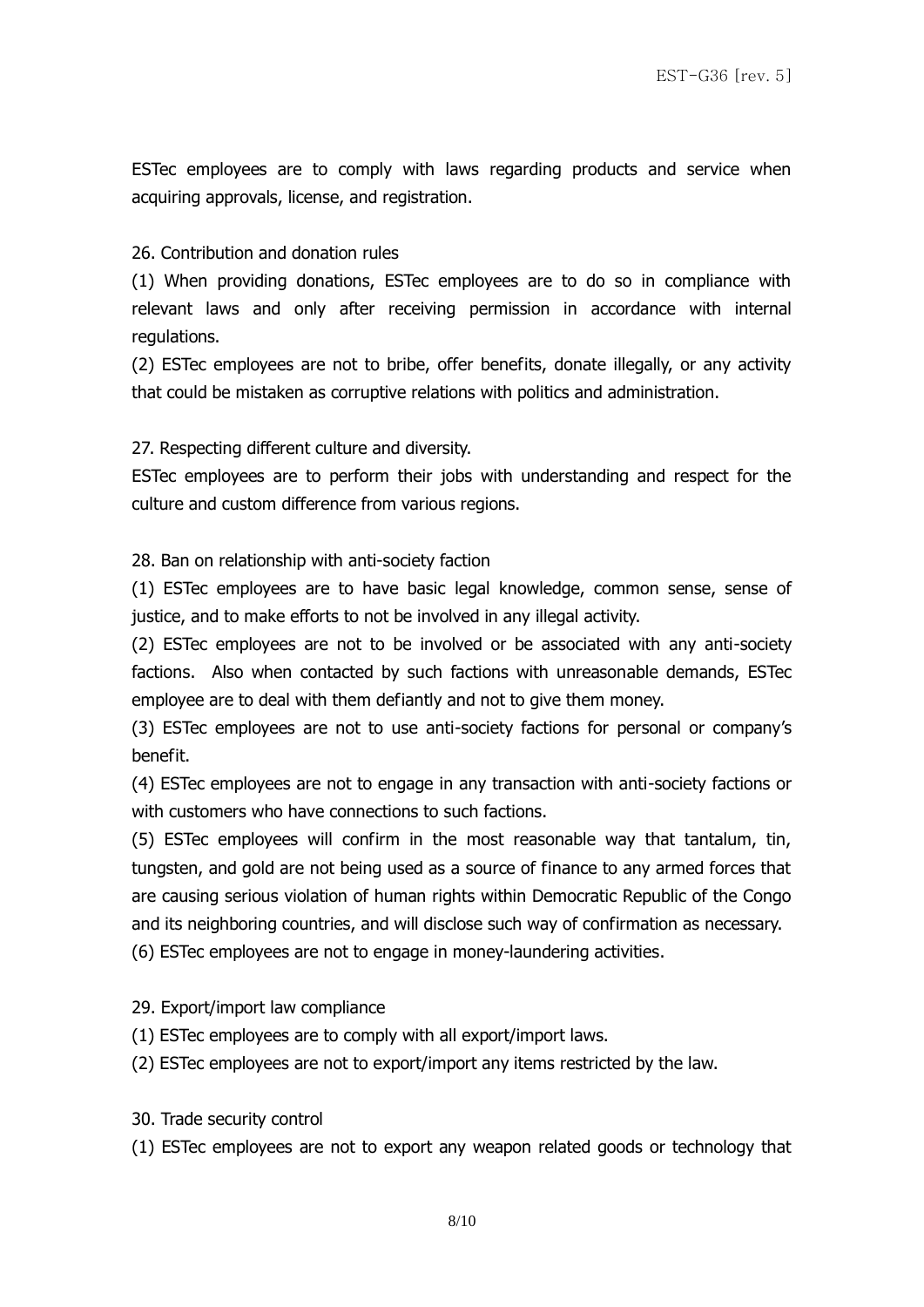could disrupt international peace and security.

(2) ESTec employees are to investigate customers and confirm that the exported goods and technology will not be used to develop and manufacture weapons of mass destruction.

(3) For goods and technology which are regulated by the laws, ESTec employees are to carefully study and confirm whether such transaction is allowed, and takes necessary steps in accordance with the law.

31. Environment preservation and protection

ESTec employees are to consider the importance of environmental protection when researching, developing, manufacturing, conducting sales, repairing, and disposing. ESTec employees are also to comply with environmental protection laws.

(1) All required environmental permits, approvals, and registrations are to be obtained, maintained, kept up to date, and to be followed.

(2) All waste products are to be minimized by the process of modifying product, production, maintenance, and facility processes as well as material substitution, conservation, recycle, etc.

(3) Hazardous materials are to be identified and managed properly.

(4) All waste products are to be characterized, monitored, and controlled in compliance of the relevant law before disposing.

(5) Air emissions of volatile organic chemicals, aerosols, corrosives, particulates, ozone depleting chemicals, and combustion byproducts generated are to be characterized, monitored, and controlled in compliance of the relevant law before disposing.

(6) ESTec adheres to all applicable laws, regulations, and customer requirements regarding prohibition or restriction of specific substance as well as labeling for recycle and disposal.

(7) ESTec employees are to participate in environmental protection activities as well as purchase recycled goods and resources with environmental protection in mind.

(8) Energy consumption and greenhouse gas emissions are to be tracked and documented, at the workplace and/or corporate level. ESTec employees are to look for cost effective methods to improve energy efficiency and to minimize their energy consumption and greenhouse gas emissions.